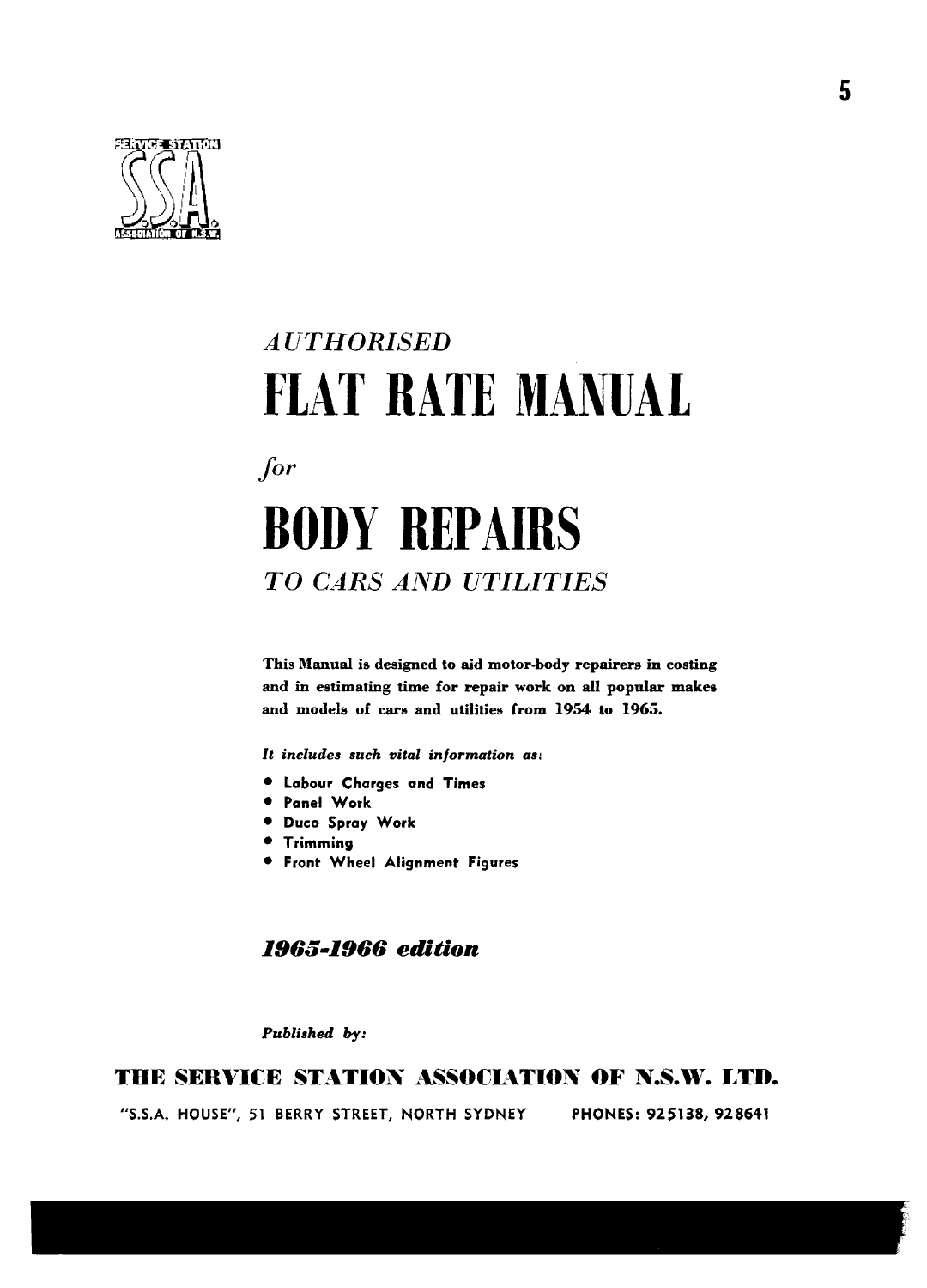# PREFACE

The S.S.A. Authorised Flat Rate Manual for Body Repairs to Cars and Utilities has been compiled in response to a wide demand from the trade throughout Australia for a comprehensive guide to assist motor body repairers in estimating times and the cost for body repairs to motor vehicles.

The Manual includes the majority of the popular makes and models of cars and utilities from 1954 to 1965.

All times and charges listed are based on conditions applying in the average workshop equipped with appropriate tools. The charges are for labour only. The cost of all materials and parts used must be added to the prices shown. Where a vehicle has been involved in an accident the cost of reclaiming or reforming the damaged part must also be added. The charges listed for the various operations are computed on the basis of \$3.28 an hour. However, any other hourly rate may be used by calculating the times as listed and referring to the Labour Charge Calculator on pages 17 to 21.

All vehicles for which repair operations are given are in alphabetical order as are the operations. This has been done for quick reference and simplicity.

Although the publisher cannot accept responsibility for errors or omissions it has made every effort to ensure the accuracy of the contents of the Manual and to facilitate the important complex task of costing automotive body repair work.

The Association takes this opportunity to express thanks and appreciation to the many motor firms and their personnel for their valuable assistance and advice in the preparation of this publication.

#### HOW TO USE THIS BOOK

Look for the vehicle in the index on pages 15 and 16. The pages shown for that vehicle will give the whole of the listed operations.

# **CONTENTS**

| Preface                           |           | Vehicles and Operations–Times and<br>Labour Charges- |
|-----------------------------------|-----------|------------------------------------------------------|
| Terminology                       | 8, 10, 13 | Cars and Station Sedans  25-113                      |
|                                   |           | Utilities  116-133                                   |
| Index to Vehicles and Operations  | $15-16$   | Welding Charges  135                                 |
| Labour Costs Calculator           | 17-21     | Car Registration Numbers Australia-                  |
|                                   |           | Year of Issue  135                                   |
| \$ c. to £ s. d. Conversion Table |           | Front Wheel Alignment Figures  136-145               |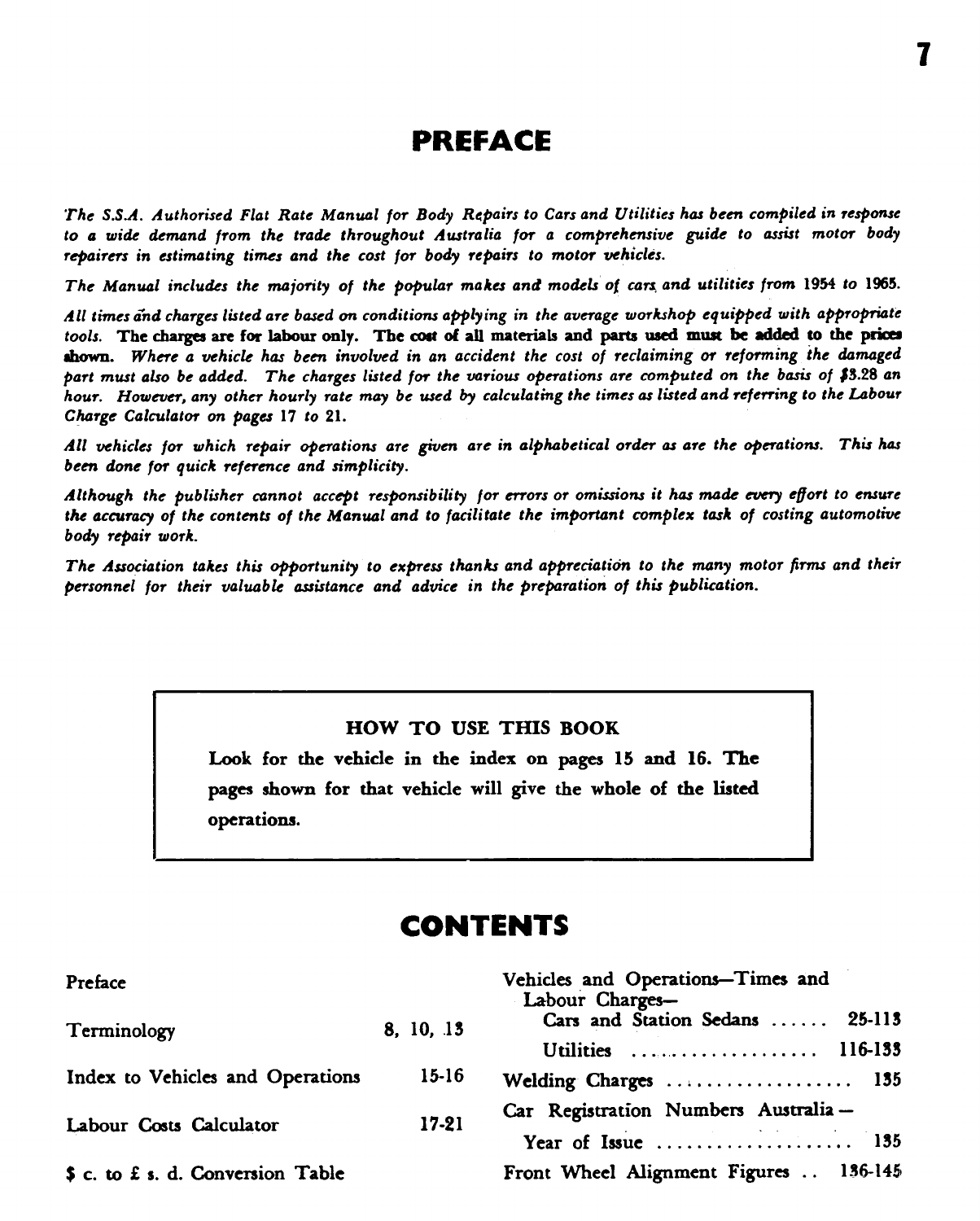# **TERMINOLOGY**



### **EXTERIOR MOULDINGS**

- 1. Windscreen Moulding.
- 2. Door Frame Moulding.
- 3. Door Window Moulding.
- 4. Front Belt Moulding.
- 5. Rear Belt Moulding.
- 6. Rear Window Moulding.
- 7. Rear Quarter Panel Cap Moulding.
- 8. Rear Quarter Panel Tail Moulding.
- 9. Rocker Panel Moulding.
- 10. Door Panel Mouldings.
- 11. Front and Rear Guard Mouldings.

**HEAVY LINES SHOW MOULDINGS** 

#### ITEMS DO NOT REFER TO ANY MAKE OF VEHICLE





#### **EXTERIOR MOULDINGS**

- 1. Windscreen Moulding.
- 2. Front Belt Moulding.
- 3. Bonnet Moulding.
- 4. Guard Moulding.
- 5. Front Panel Moulding.
- 6. Rear Window Moulding.
- 7. Rear Belt Moulding.
- 8. Boot Panel Moulding.

HEAVY LINES SHOW MOULDINGS

ITEMS DO NOT REFER TO ANY PARTICULAR MAKE OF **VEHICLE**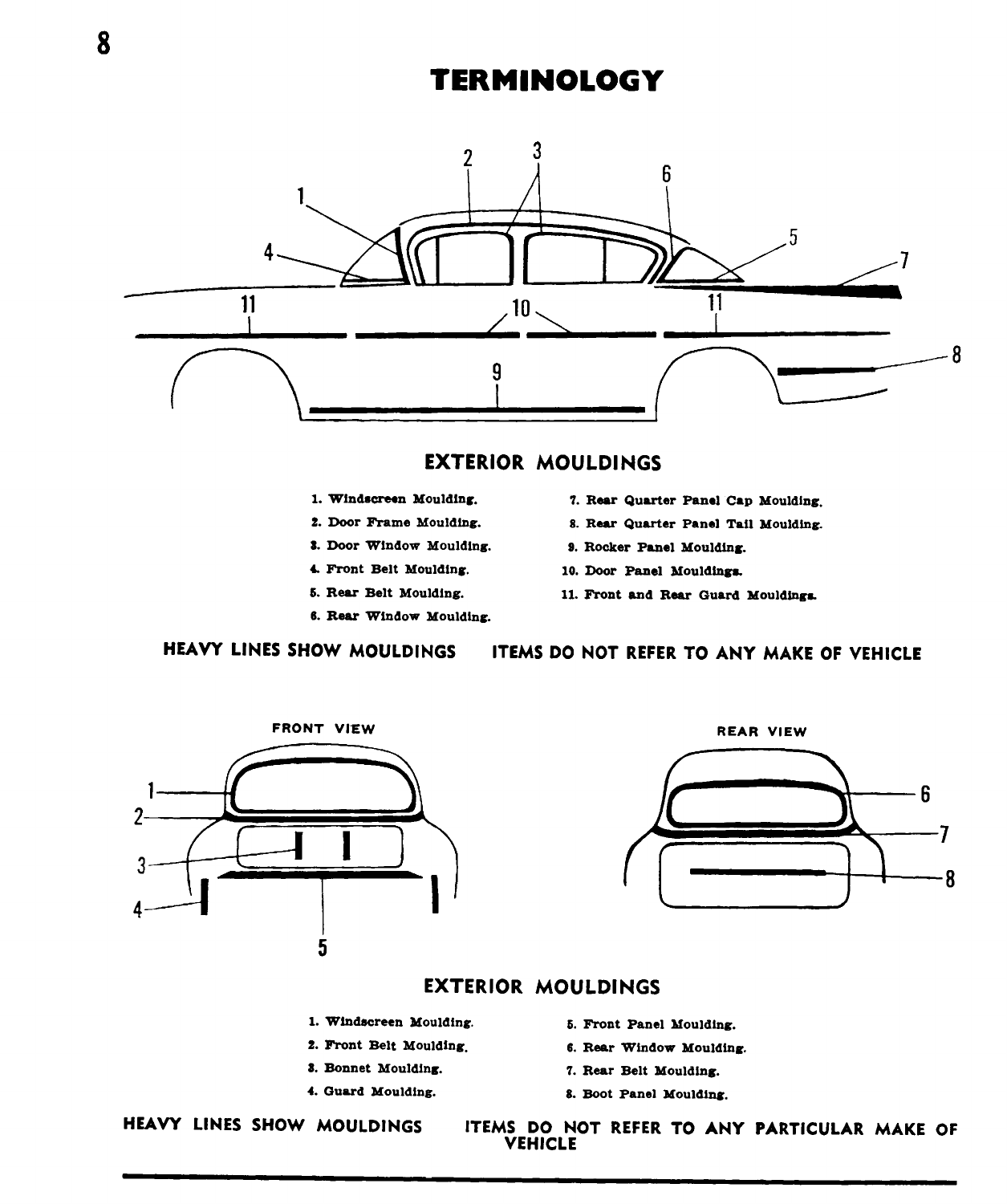# **TERMINOLOGY**



### **SEDAN CAR PANELS**



- 2. Turret Top.
- 3. Boot Lid.
- 4. Front Guard.
- 5. Cowl or Dash.
- 6. Front Door.
- 7. Centre Pillar.
- 9. Quarter Panel. 10. Rear Apron. 11. Rocker Panel.

8. Rear Door.

- 12. Rear Guard.
- 13. Wheel Shield.
- 14. Front Apron.

#### ITEMS DO NOT REFER TO ANY MAKE OF VEHICLE

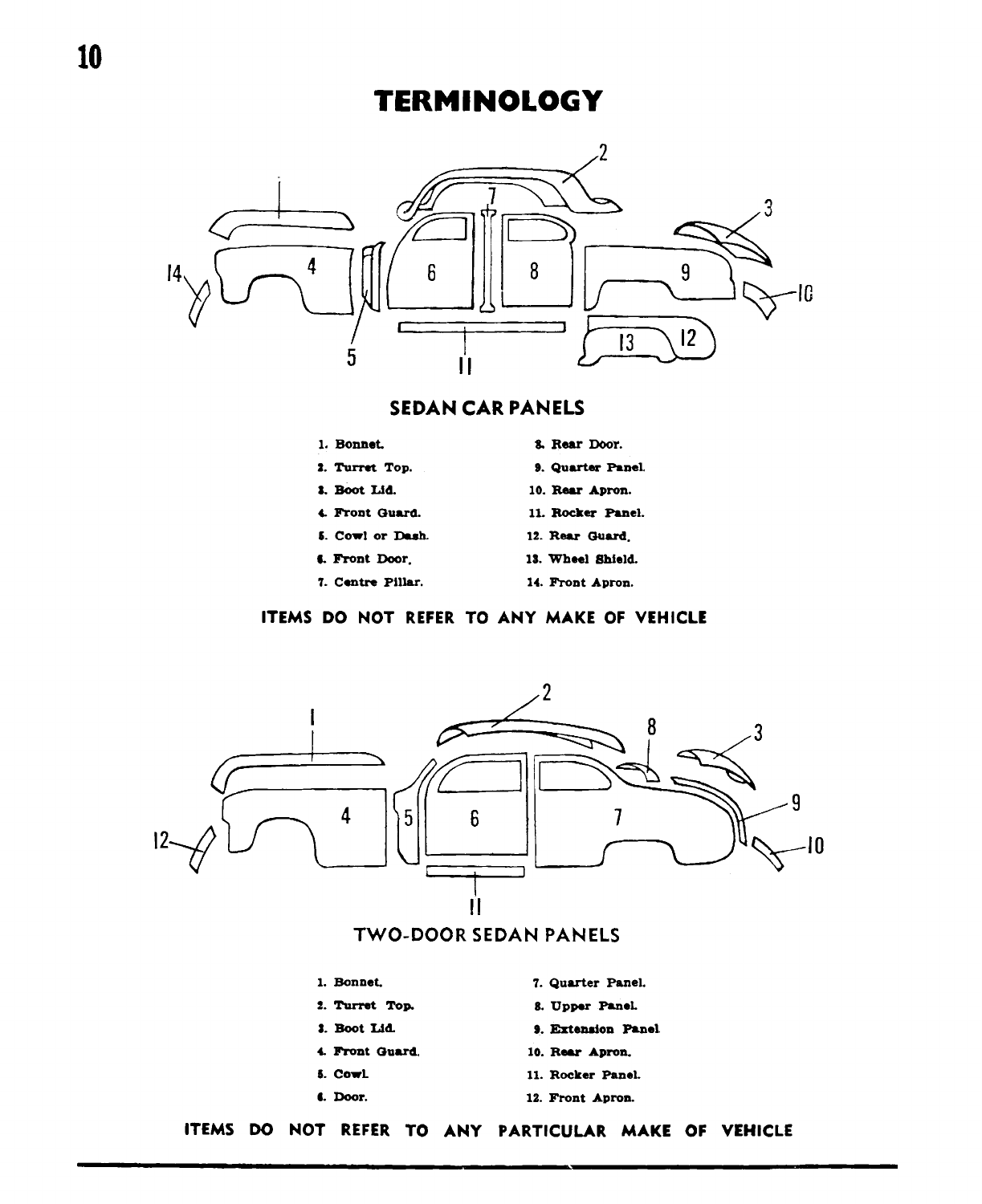# **VEHICLES AND OPERATIONS TIMES AND LABOUR CHARGES 37**

|                  | <b>OPERATION</b>                                                                                           | <b>CITROEN:</b><br>DS19 & ID 19<br>Hrs. | Price         |
|------------------|------------------------------------------------------------------------------------------------------------|-----------------------------------------|---------------|
|                  |                                                                                                            |                                         | S             |
| $\mathbf{1}$     | <b>BODY</b><br>Body Shell, Renew and Transfer All Parts (Not Including<br><b>Mechanical or Electrical)</b> | 35                                      | 144.80        |
|                  | <b>BONNET</b>                                                                                              |                                         |               |
| $\boldsymbol{2}$ | <b>Remove and Replace</b>                                                                                  | $\boldsymbol{2}$                        | 6.56          |
| 3.               | <b>Fittings, Remove and Replace</b>                                                                        | 1.5                                     | 4.10          |
| 4.               | Hinges, Remove, Replace and Align                                                                          | 1.75                                    | 4.92          |
| 5.               | Remote Control, Adjust                                                                                     | .75                                     | 2.46          |
|                  | <b>BOOT-LID &amp; FLOOR</b>                                                                                |                                         |               |
| 6.               | Boot Lid, Remove and Replace as a Unit                                                                     | 2.5                                     | 8.20          |
| 7.<br>8.         | <b>Weatherseal, Remove and Replace</b><br><b>Check Arm, Renew</b>                                          | 1                                       | 3.28          |
| 9.               | Handle and Lock Assembly, Remove and Replace                                                               | .75                                     | 2.46          |
| 10.              | Hinges, Remove and Replace                                                                                 | 2.5                                     | 8.20          |
| 11.              | <b>Spring Loader, Remove and Replace</b>                                                                   | .75                                     | 2.46          |
| 12.              | <b>Handle Gasket Renew</b>                                                                                 | $.5\,$                                  | 1.64          |
| 13.              | <b>Floor, Remove and Replace</b>                                                                           | 7                                       | 22.96         |
|                  | <b>BUMPER BARS</b>                                                                                         |                                         |               |
| 14.              | Front, Remove and Replace                                                                                  | 1.25                                    | 4.10          |
| 15.              | Front with Brackets, Remove and Replace                                                                    | 1.5                                     | 4.92          |
| 16.              | Rear, Re ove and Replace                                                                                   | 1.25                                    | 4.10          |
| 17.              | <b>Rear with Brackets, Remove and Replace</b>                                                              |                                         |               |
| 18.              | Front Front Bracket, Remove and Replace One                                                                | $\mathbf{1}$                            | 3.28          |
| 19.<br>20.       | Front Brackets, Remove and Replace Both<br>Rear Bracket, Remove and Replace One                            | 1.5<br>1.25                             | 4.92<br>4.10  |
| 21.              | Rear Brackets, Remove and Replace Both                                                                     | $\boldsymbol{2}$                        | 6.56          |
|                  |                                                                                                            |                                         |               |
|                  | <b>DOORS</b>                                                                                               |                                         |               |
| 27.<br>23.       | Remove and Replace as a Unit<br>Door Check, Renew                                                          | 1.75<br>$\mathbf{1}$                    | 5.74<br>3.28  |
| 24.              | Fittings, Complete, Remove and Replace                                                                     | 5                                       | 16.40         |
| 25.              | Hinges, Reset                                                                                              |                                         |               |
| 26.              | Panel Skin, Remove and Replace                                                                             | 7.5                                     | 24.60         |
| 27.              | <b>Weatherseal, Remove and Replace</b>                                                                     | 1.5                                     | 4.92          |
| 28.<br>29.       | Handle, Remove and Replace                                                                                 | $\mathbf{1}$<br>1.5                     | 3.28<br>4.92  |
| 30.              | Handle and _ Lock Assembly Remove and Replace<br><b>Window Winder, Remove and Replace</b>                  | 3                                       | 9.84          |
| 31.              | <b>Glass, Remove and Replace</b>                                                                           | $\boldsymbol{3}$                        | 9.84          |
| 32.              | <b>Front Windlace Remove and Replace</b>                                                                   | $\boldsymbol{2}$                        | 6.56          |
| 33.              | <b>Rear Windlace, Remove and Replace</b>                                                                   | $\boldsymbol{2}$                        | 6.56          |
|                  | <b>DUCO</b>                                                                                                |                                         |               |
| 34.              | Complete                                                                                                   | 40                                      | 131.20        |
| 35.              | <b>Turret Top Panel</b>                                                                                    | 9                                       | 29.52         |
| 36.              | <b>Body Door, One</b>                                                                                      | 6                                       | 19.68         |
| 37               | <b>Sill Panel</b>                                                                                          | 2.5                                     | 8.20          |
| 38.              | Centre Pillar                                                                                              | 1                                       | 3.28          |
| 39.              | <b>Boot Lid</b>                                                                                            | 3                                       | 9.84          |
| 40.<br>41.       | <b>Front Guard in Position</b><br>Rear Guard or Quarter Panel in Position                                  | 4.5<br>3                                | 14.76<br>9.84 |
| 42.              | <b>Bonnet</b>                                                                                              | 4                                       | 13.12         |
|                  |                                                                                                            |                                         |               |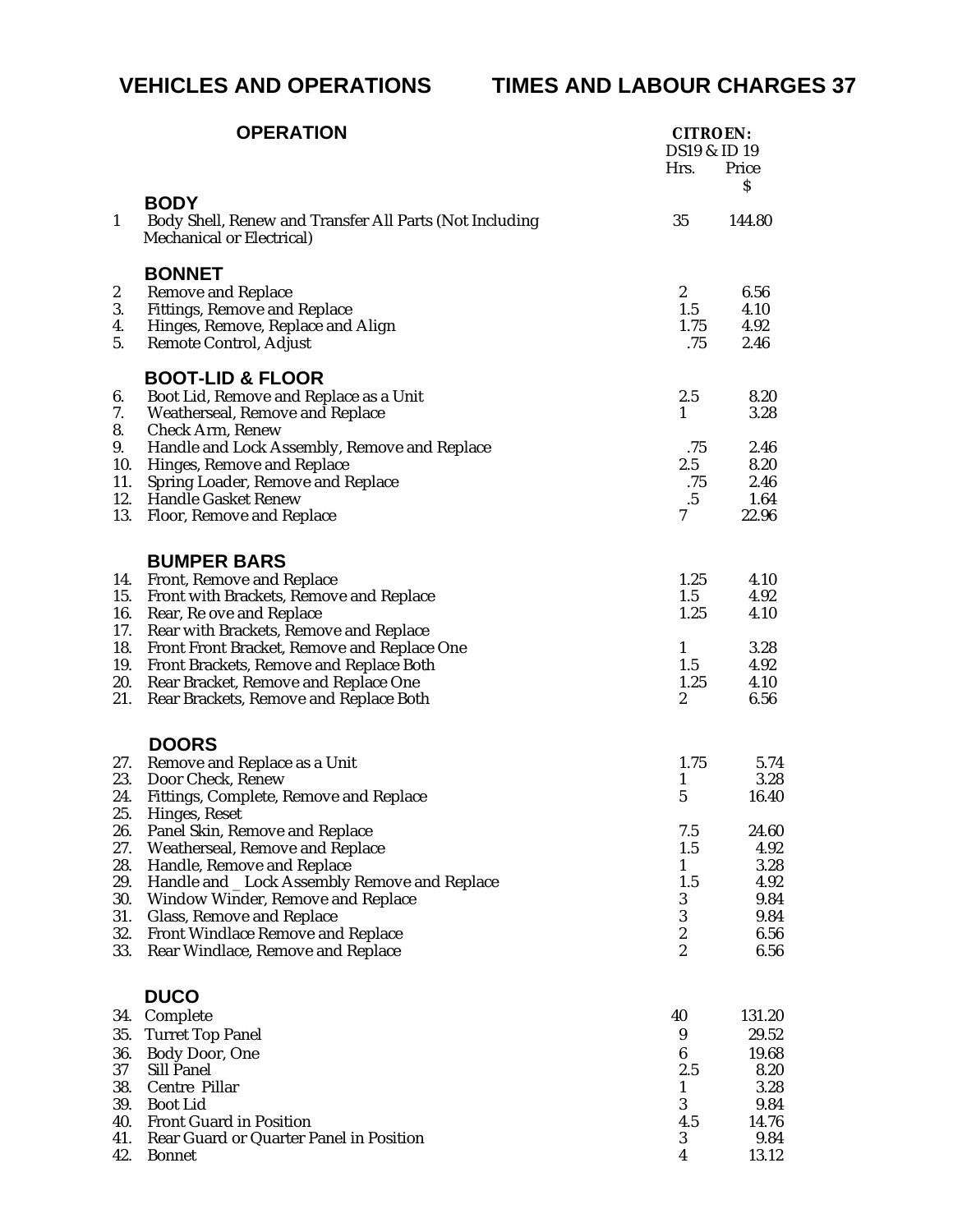# **VEHICLES AND OPERATIONS TIMES AND LABOUR CHARGES 38**

| <b>OPERATION</b>                                  | <b>CITROEN:</b><br><b>DS19 &amp; ID19</b> |       |
|---------------------------------------------------|-------------------------------------------|-------|
|                                                   | Hrs.                                      | Price |
| <b>GLASS</b>                                      |                                           | \$    |
| 48 Rear Window Glass Remove and Replace           | $\overline{4}$                            | 13.12 |
| 49. Vent or Flipper Glass, Remove and Replace One | 1.75                                      | 5.74  |
| 51. Windscreen Glass, Remove and Replace          | $\overline{\mathbf{4}}$                   | 13.12 |
| 52. Fixed Body Glass, Remove and Replace One      | $\boldsymbol{2}$                          | 6.56  |
| 53. Weatherseal Windscreen                        | 4                                         | 13.12 |
| 54. Weatherseal Rear Window                       | 4                                         | 13.12 |
| <b>GRILLE</b>                                     |                                           |       |
| 55. Remove and Replace                            | 1.5                                       | 4.92  |
| <b>INSTRUMENT PANEL</b>                           |                                           |       |
| 60 Panel, Remove and Replace, No Radio            | 1.5                                       | 4.92  |
| 61. Panel, Remove and Replace, With Radio         | 2.5                                       | 8.20  |
| 62. Glove Box, Remove and Replace                 | .75                                       | 2.46  |
| <b>LAMPS</b>                                      |                                           |       |
| 63. Head, Remove and Replace One, as a Unit       | .75                                       | 2.46  |
| 64. Head, Install New Sealed Unit, One            | .5                                        | 1.64  |
| 65. Head, Refocus                                 | 1                                         | 3.28  |
| 66. Number Plate, Remove and Replace              | 1.5                                       | 4.10  |
| 67. Stop, Remove and Replace One                  | .75                                       | 2.46  |
| 68. Indicator, Rear, Remove and Replace One       | .75                                       | 2.46  |
| 69. Dome or Door, Remove and Replace One          | 1                                         | 3.28  |
| 70. Dome or Door, Renew Switch                    | 1                                         | 3.28  |
| 71. Dip Switch, Remove and Replace                | 1.25                                      | 4.10  |
| <b>MATS</b>                                       |                                           |       |
| 72. Front Floor Mat Remove and Replace            | .75                                       | 2.46  |
| 73. Rear Floor Mat, Remove and Replace            | .5                                        | 1.64  |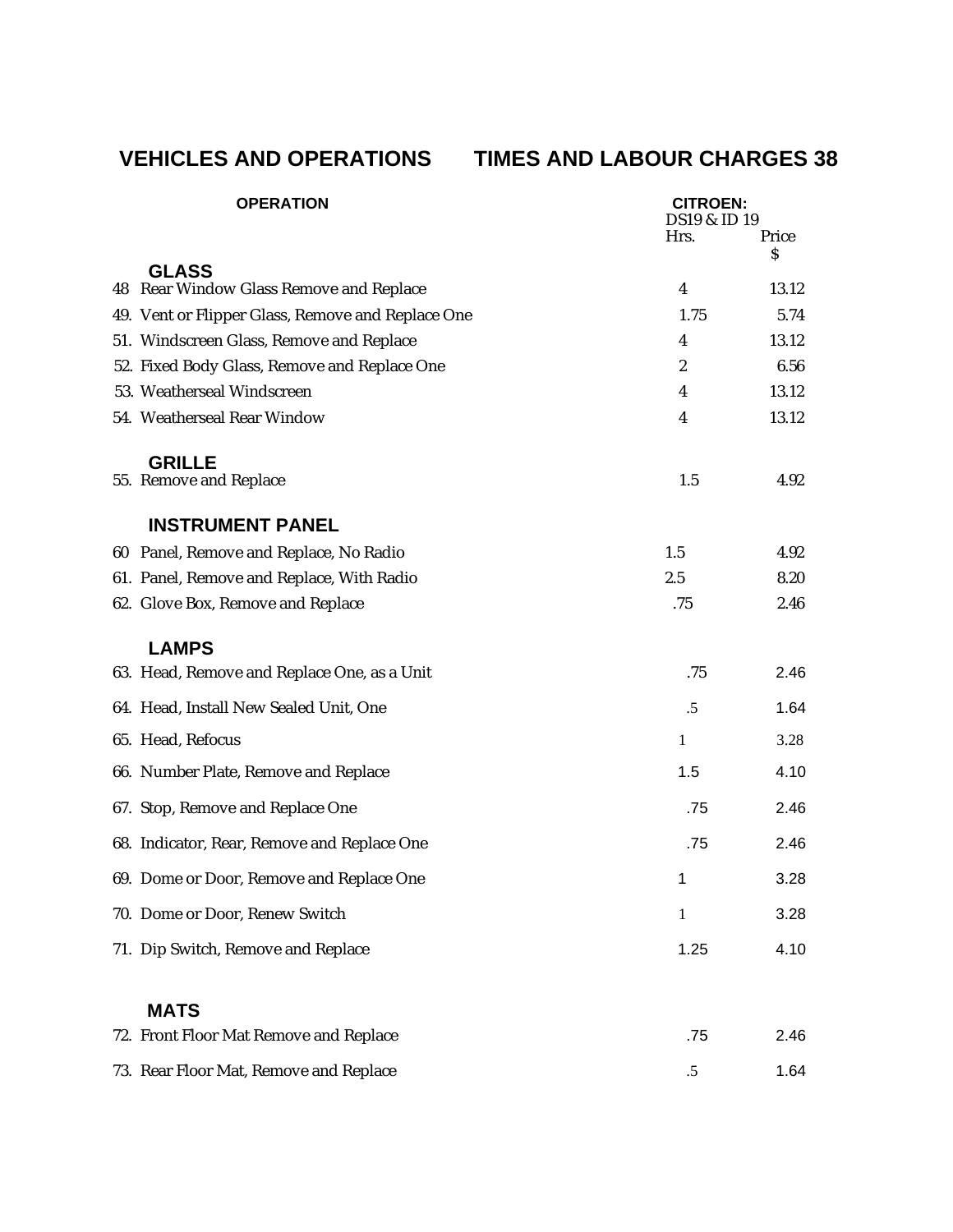# **VEHICLES AND OPERATIONS TIMES AND LABOUR CHARGES 39**

| <b>OPERATION</b> |                                                   | <b>CITROEN:</b><br><b>DS19 &amp; ID19</b> |             |
|------------------|---------------------------------------------------|-------------------------------------------|-------------|
|                  |                                                   | Hrs.                                      | Price       |
|                  |                                                   |                                           | $\mathbf S$ |
|                  | <b>MUDGUARDS</b>                                  |                                           |             |
| 80               | Front Guard, Remove and Replace                   | 4                                         | 13.12       |
| 81               | Rear Guard, Remove and Replace                    | 2.5                                       | 8.20        |
|                  | <b>PANELS</b>                                     |                                           |             |
| 85.              | Rear Upper Beaver Panel, Remove and Replace       | $\boldsymbol{2}$                          | 6.55        |
| 86.              | Rear Lower Beaver Panel, Remove and Replace       | 3                                         | 9.84        |
| 87.              | Rear Quarter Panel. Remove and Replace            | 20                                        | 65.50       |
| 88.              | Rear Wheel Arch, Remove and Replace               | 2.75                                      | 9.02        |
| 89.              | <b>Turret, Remove and Replace</b>                 | 29                                        | 95.12       |
| 91.              | Front Body Pillar, Remove and Replace             | 8                                         | 26.24       |
| 92               | Centre Pillar, Remove and Replace                 | 7                                         | 22.96       |
| 93.              | Rocker or Sill Panel, Remove and Replace          | $\boldsymbol{7}$                          | 22.35       |
|                  | <b>SEATS</b>                                      |                                           |             |
| 94.              | <b>Remove and Replace Seat Squab</b>              | $\boldsymbol{4}$                          | 13.12       |
| 95.              | <b>Remove and Replace Seat Runners</b>            | 2.5                                       | 8.20        |
| 96.              | Remove and Replace Rear Spring or Rubber Assembly | 3.75                                      | 12.30       |
|                  | <b>TRIM</b>                                       |                                           |             |
| 97.              | Turret Head Lining, Remove and Replace            | 8                                         | 26.24       |
| 98.              | <b>Trim Complete</b>                              | 48                                        | 157.44      |
| 99.              | Front Door, Trim                                  | 1.75                                      | 5.74        |
|                  | 100. Rear Door, Trim                              | 1.75                                      | 5.74        |
|                  | 101. Arm Rest, Trim                               | 1.75                                      | 5.74        |
|                  | 102. Arm Rest. Trim and Rubber Pack               | 2.25                                      | 7.38        |
|                  | 103. Cowl Side Quarter Panel, Trim                | 1.5                                       | 4.10        |
|                  | 104. Rear Shelf Panel, Trim.                      | 2.5                                       | 8.20        |
|                  | 105. Front Seat, Recover, Including Padding.      | 7.5                                       | 24.60       |
|                  | 105. Rear Seat, Recover, Including Padding        | 7.5                                       | 24.60       |
|                  | 107. Front Seat Squab, Recover, Including Padding | 7                                         | 22.96       |
|                  | 108. Rear Seat Squab, Recover, Including Padding  | 6.5                                       | 21.32       |
|                  | 109. Panel Rear of Front Seat. Recover            | 3                                         | 9.84        |
|                  | <b>WINDOW, DOOR</b>                               |                                           |             |
|                  | 115. Front Bailey Channel, Remove and Replace     | 2.5                                       | 8.20        |
|                  | 116. Rear Bailey Channel, Remove and Replace      | 2.5                                       | 8.20        |